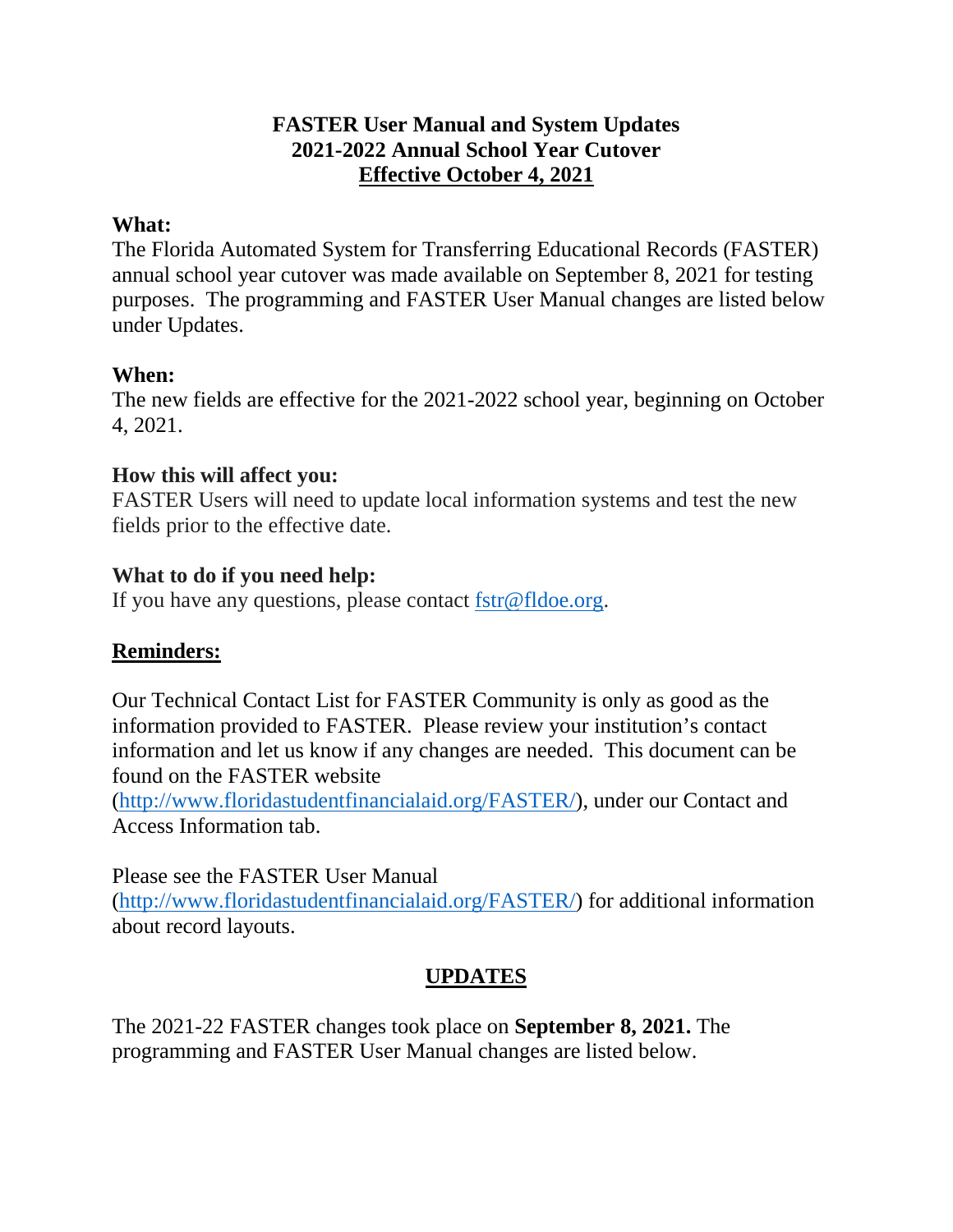### **POSTSECONDARY TRANSCRIPT CHANGES**

#### P01 – Demographic Record:

Item 8: General Education Met. Item is now a required field. Item 11c: New item - Reverse Transfer Award Code. Item 11d: New item - Reverse Transfer Option.

#### P06 – Tests Record:

College Level Examination Program Subject Examination Format (CLEP): Added 7 tests.

#### P07 – Degrees Record: Item 5 Degree Level:

-Added a new code "6" for Apprenticeship under High School. -Added a new code "7" for Certificate of Professional Preparation under Postsecondary Graduate.

Note: The verbiage for these two new codes will be displayed on the Postsecondary printed transcript in the 'AWARDED THE STUDENT THE DEGREE' section when sent on the transcript.

### **INTERDISTRICT/SECONDARY TRANSCRIPT CHANGES**

I/S01 – Demographic Record:

Item 39g: New item Civic Literacy Assessment Passed. Note: The verbiage for this new field will be displayed on the Interdistrict/Secondary printed transcript as ''CIVIC LITERACY ASSESSMENT PASSED' on the right side of the Cumulative Summary when sent on the transcript with a value of 'Y'.

#### I/S05 – CTE, ELL, Dropout Record:

Item 43: Dropout Prevention/Juvenile Justice Placement Reasons. Added new codes "M" and "O" under Educational Alternatives. Note: The verbiage for these two new codes will be displayed on the Interdistrict/Secondary printed transcript in the 'Dropout Prevention Program' section on page 6 when sent on the transcript.